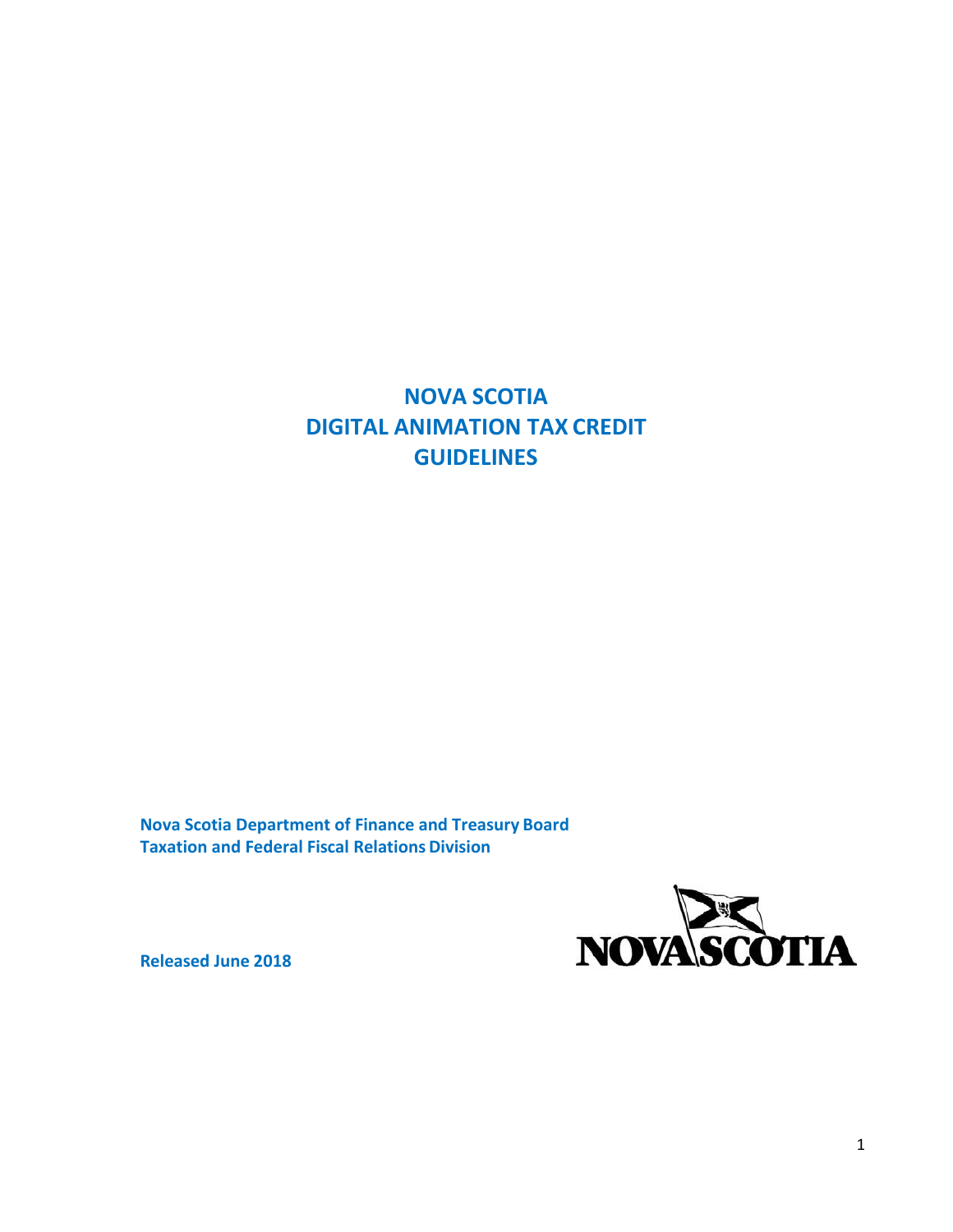## **Table of Contents**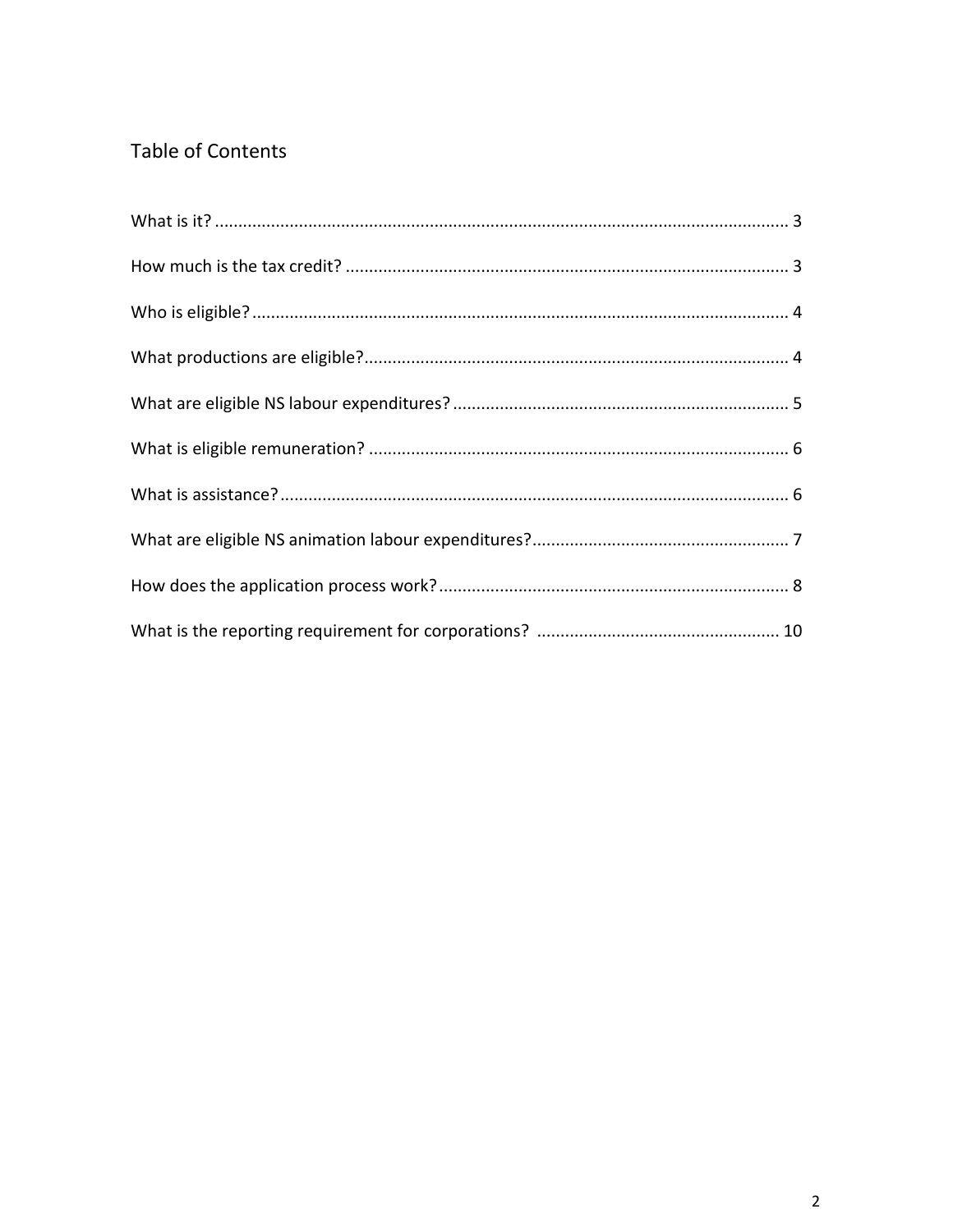## **Nova Scotia Digital Animation Tax Credit Guidelines**

#### **What is it?**

The Nova Scotia Digital Animation Tax Credit (DATC) is a refundable provincial corporate income tax credit for qualifying labour expenditures directly related to the development of eligible digital animation productions in Nova Scotia.

The credit first reduces the income tax payable and any excess amount will be paid to the corporation.

The legislative authority for the credit is contained in Section 47B of the *[Income Tax Act](http://nslegislature.ca/legc/index.htm)* (Nova Scotia) and the *[Digital Animation Tax Credit](https://www.novascotia.ca/just/regulations/regs/incdigitalanimation.htm) Regulations.*

Where there is a conflict between the information contained in these Guidelines and the Legislation and Regulations, the Legislation and Regulations governing the DATC will take precedence over the Guidelines, application forms, advance ruling or any other published information.

#### **How much is the tax credit?**

The DATC is the sum of the basic tax credit and the animation bonus.

The basic tax credit is the lesser of

- (a) 50% of the eligible NS labour expenditure less the value of any assistance received;
- (b) 25% of eligible NS labour expenditure plus eligible overhead expenditure (calculated as 65% of the eligible NS labour expenditure) plus 65% of eligible remuneration less twice the value of any assistance.

In formula, the basic tax credit is the lesser of

- (a) 50%\*(NSLE-TA)
- (b) 25%\*(NSLE+EO+(65%\*ER) 2\*TA)

where

- NSLE = eligible NS labour expenditure
- TA = total value of assistance received
- EO = eligible overhead expenditure
- ER = eligible remuneration

The animation bonus is 17.5% of eligible NS animation labour expenditure.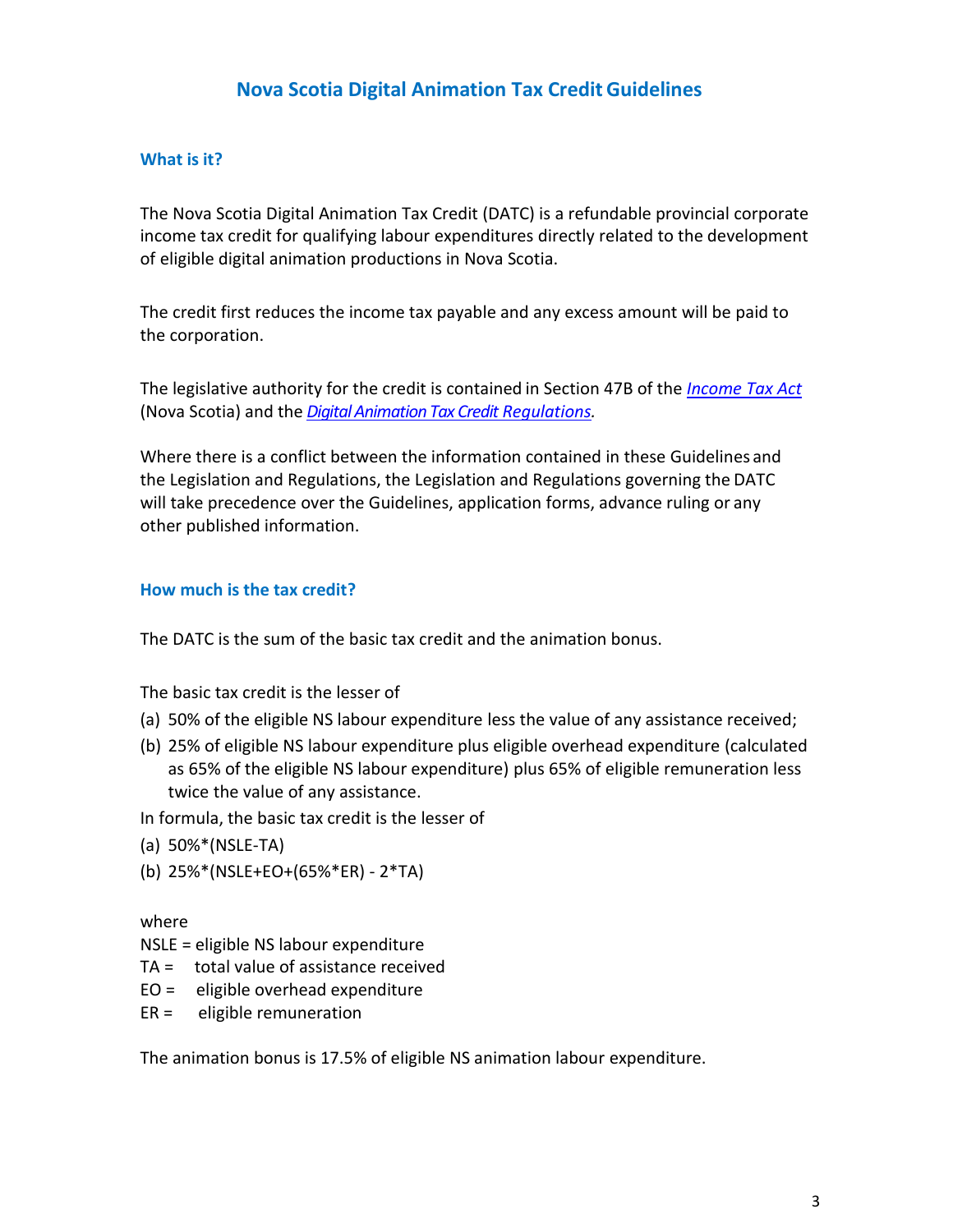## **Who is eligible?**

To be eligible for the DATC, the applicant must be an "eligible corporation". An "eligible corporation" is a corporation that satisfies all of the following requirements:

- It was incorporated in Canada either federally or in one of provinces and is a taxable Canadian corporation. A "taxable Canadian corporation" is defined in subsection 89(1) of the *[Income Tax Act](http://laws-lois.justice.gc.ca/eng/acts/I-3.3/)* (Canada).
- The corporation must have a "permanent establishment" in Nova Scotia. This normally refers to a fixed place of business in the Province, assets in the Province and personnel in the Province who can contract on behalf of the corporation. Whether a corporation has a "permanent establishment" in Nova Scotia will be determined in accordance with Subsection 400(2) of the *[Income Tax Regulations](http://laws-lois.justice.gc.ca/eng/regulations/C.R.C.,_c._945/index.html)* and associated [Interpretation Bulletin IT-177R2](https://www.canada.ca/en/revenue-agency/services/forms-publications/publications/it177r2-consolid-archived-permanent-establishment-a-corporation-a-province.html) from the Canada Revenue Agency (CRA).
- The corporation must be Canadian-controlled and primarily engaged in film or video production. "Primarily" means more than 50%.
- The corporation cannot be a labour-sponsored venture capital corporation or registered as an Equity Tax Credit company or a Community Economic Development Investment Fundundersubsection 3(2) or 11(2) of the *[Equity](http://nslegislature.ca/legc/index.htm)  [Tax Credit](http://nslegislature.ca/legc/index.htm) Act*.

To be eligible for the credit, the applicant corporation must demonstrate that it owns the property rights of the production. If a corporation developed an eligible production but does not own the property rights, it may be eligible for the credit if the owner authorizes it to claim the DATC. This is normally done by completing the Certificate of Election form.

#### **What productions are eligible?**

To be eligible for the DATC a digital animation film must be an "eligible production". Eligible productions must:

- have a minimum viewing time of 20 minutes;
- be broadcast, distributed or available for viewing no later than 24 months after it is completed; and
- have a production services agreement or a written agreement between the production's eligible corporation and 1 of the following for consideration atfair market value: (i) a corporation that is a distributor of film or video productions, (ii) abroadcaster that is not associated, within the meaning of Section 256 of the *[Income Tax Act](http://laws-lois.justice.gc.ca/eng/acts/I-3.3/)* (Canada), with the eligible corporation.

Ineligible productions include those: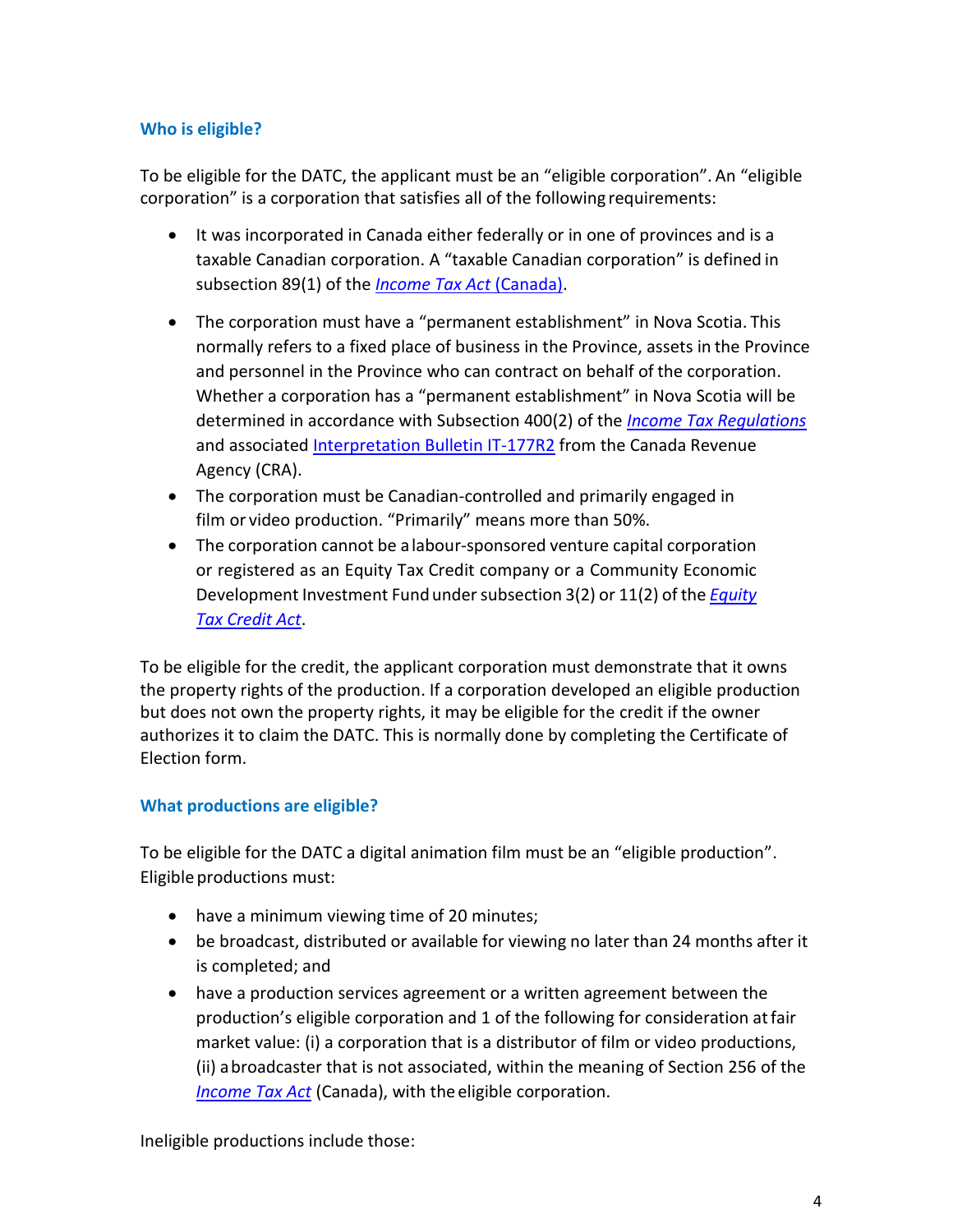- prohibited for use or exhibition under the *Theatres and Amusements Act*;
- eligible to receive a grant from the Nova Scotia Film and Television Production Incentive Fund;
- designed for fundraising, or produced primarily for industrial, corporate or institutional purposes;
- deemed to be contrary to public policy;
- related to video game production;
- consisting of news, current events or public affairs programming, talk shows, games or questionnaires, contests, sportevents, award shows, reality television, pornography or advertising.

#### **What are eligible NS labour expenditures?**

Eligible NS labour expenditures are salaries or wages incurred and paid by an eligible corporation and must be:

- paid to NS eligible employees. NS eligible employees must be residents of Nova Scotia on the last day of the calendar year immediately before the tax year for which salaries or wages are claimed for the credit. Eligible employees must normally report to a permanent establishment of the eligible corporation in Nova Scotia;
- reasonable in the circumstances and conforming to general industry standards;
- directly attributable to the production of the digital animation film and essential to the production, excluding expenditures for advertising, marketing or market research;
- incurred between June 30, 2015 and July 1, 2020;
- paid by the eligible corporation in the tax year, within 60 days of the end of the tax year or no later than 60 days following the end of the subsequent tax year;
- not part of the NS labour expenditure claimed for a preceding tax year;
- not the amounts determined with reference to profits or revenues;
- not the amounts claimed under the Research and Development Tax Credit;
- unrelated to another film or video production.

Salaries and wages include:

- salaries;
- vacation pay;
- statutory holiday pay;
- sick leave pay; and
- taxable benefits, for example, a corporation's contribution to the employees' RRSP, group insurance plan, or meals.

Salarie and wages do not include:

- dividends, stock options;
- employer part of payments to the Canada Pension Plan, or the Employment Insurance; and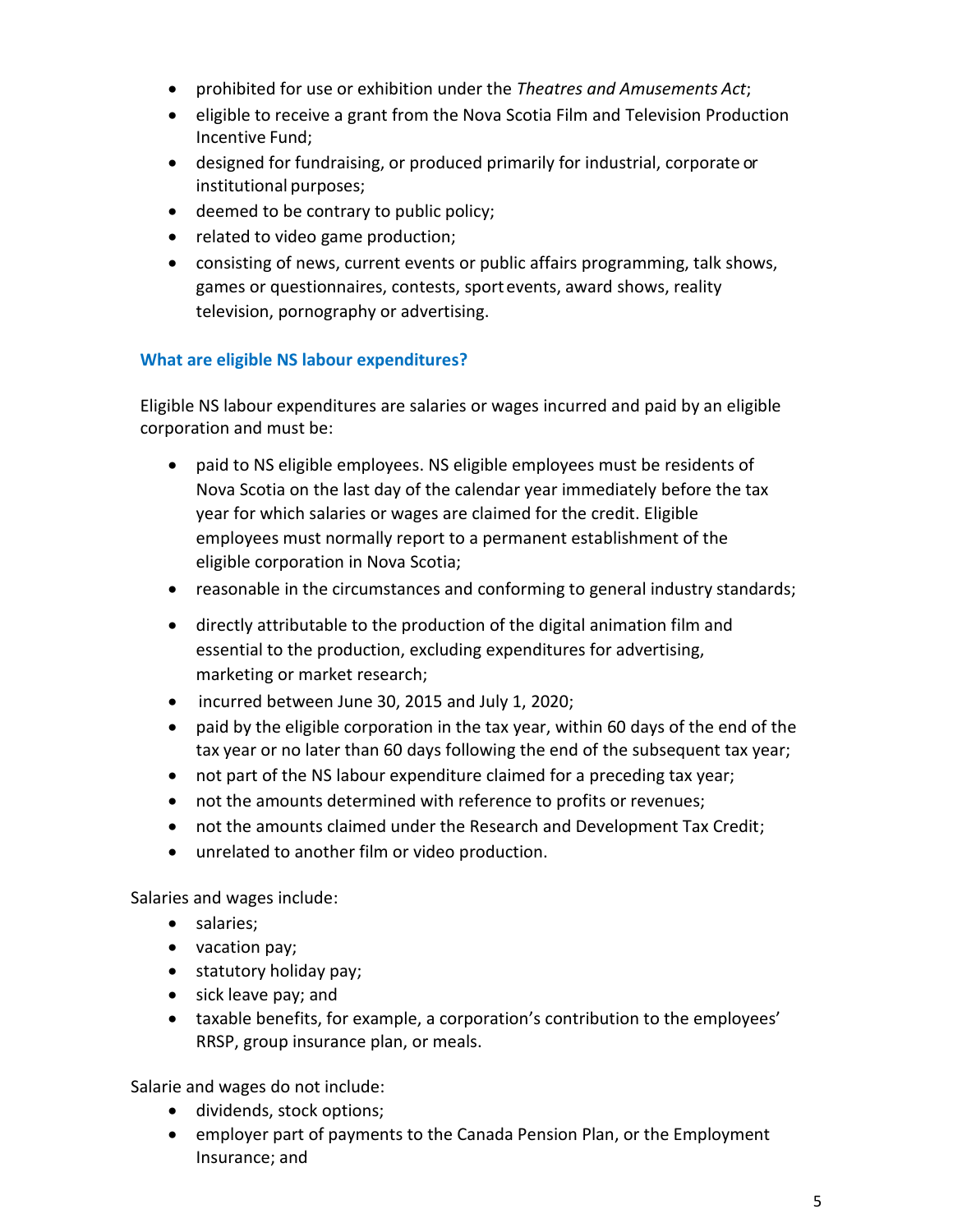• employer part of payments to Worker's Compensation Board, or any approved employee pension plan, dental care plan, medical care or optical care plan for the employee unless it is a taxable benefit to the employee.

For an eligible employee, only the amount of salaries or wages less than \$150,000 is eligible for theDATC. Further, salaries and wages cannot be paid with in kind payments.

### **What is eligible remuneration?**

Eligible remuneration is salaries or wages of third party employees or owners who provide services for the eligible production, which was incurred and paid by an eligible corporation to arm's length entities or individuals. The meaning of "arm's length" is set out in Section 251(1) of the *[Income Tax Act](http://laws-lois.justice.gc.ca/eng/acts/I-3.3/)* (Canada). Eligible remuneration must be:

- reasonable in the circumstances and conforming to general industry standards;
- directly attributable to the production of the digital animation film and essential to the production, excluding expenditures for advertising, marketing or market research;
- incurred between June 30, 2015 and July 1, 2020;
- paid by the eligible corporation in the tax year, within 60 days of the end of the tax year or no later than 60 days following the end of the subsequent tax year;
- not part of the eligible remuneration claimed for a preceding tax year;
- not the amounts claimed under the Research and Development Tax Credit;
- unrelated to another film or video production.

Only salaries or wages of third party expenditures, excluding any profit margin and materials, can be counted as eligible remuneration. If the exact amount of salaries or wages is unknown to the applicant company, the Department of Finance and Treasury Board generally accepts

- 65% of the invoiced labour as an estimate of third party salaries or wages of corporation and partnership employees for personally providing services on the production; and
- 100% of the invoiced labour as an estimate of third party salaries or wages of individuals and owners for personally providing services on the production.

In kind payments are not considered eligible remuneration.

#### **What is assistance?**

The value of assistance received by an eligible corporation will be deducted in the calculation of the basic tax credit. Assistance includes:

- assistance from a government or other public authority whether as a grant, subsidy, forgivable loan, deduction from tax, investment allowance or as any other form of assistance other than a federal film tax credit or a DATC; and
- funds from a specified issue made after April 9, 2015 by a corporation registered as an Equity Tax Credit company or a Community Economic Development Investment Fund.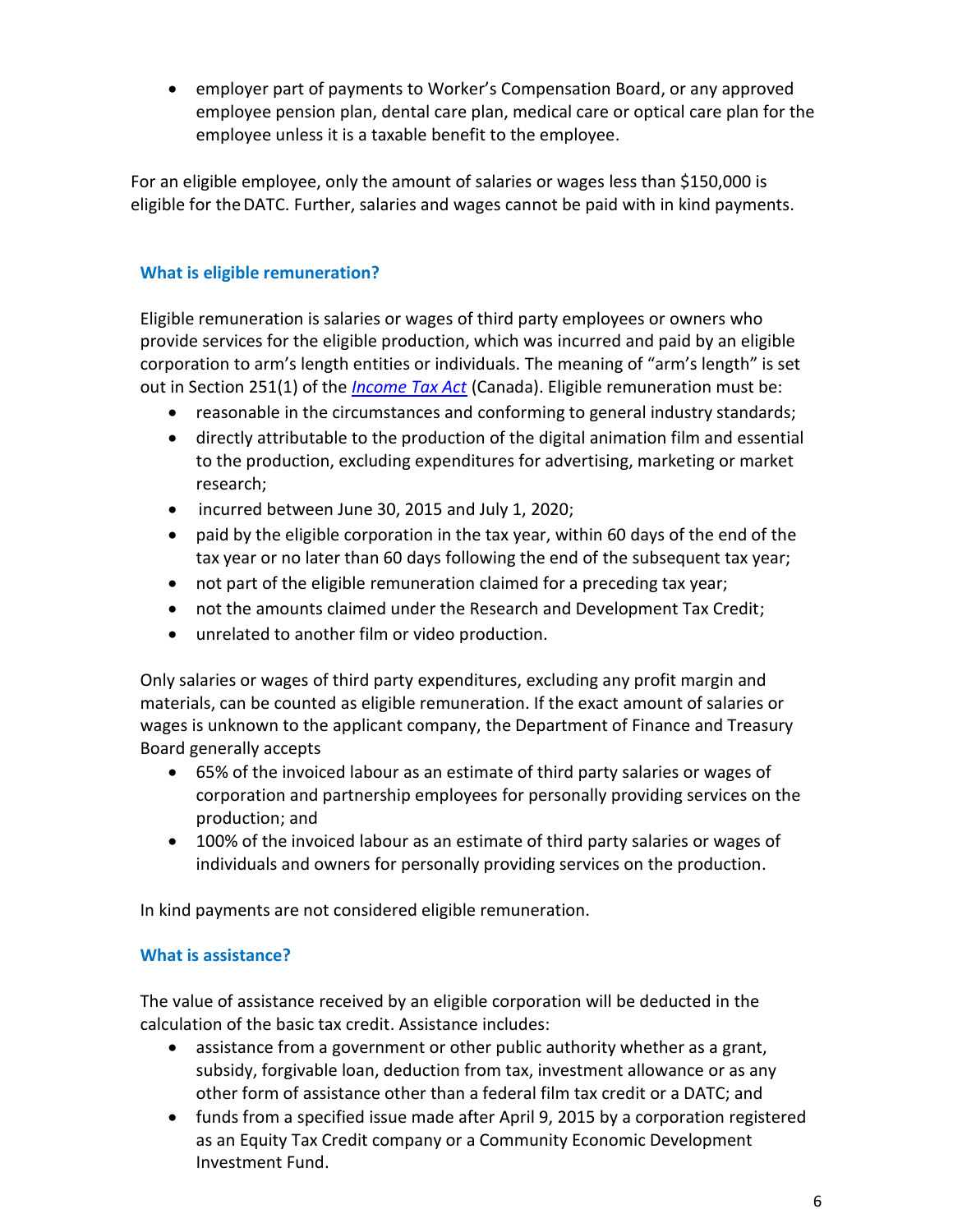A public authority is generally an entity that:

- has a duty to the public,
- is subject to a significant degree of government control, and
- uses its profits for the benefit of the public.

Whether an assistance is considered from a government or other public authority is determined in accordance with th[e Interpretation Bulletin](https://www.canada.ca/en/revenue-agency/services/forms-publications/publications/it273r2-archived-government-assistance-general-comments.html) IT-273R2 from the CRA.

#### **What are eligible NS animation labour expenditures?**

Eligible NS animation labour expenditures are the expenditures eligible for the animation bonus and must be:

- eligible NS labour expenditures;
- amounts paid for technical activities to produce animation, including designing, modeling, rendering, lighting, painting, animating, rigging, storyboarding and compositing;
- not paid for animation created by post-production activities or primarily used for promotional material for the eligible production;
- incurred and paid by the eligible corporation in the tax year, within 60 days of the end of the tax year or no later than 60 days following the end of the subsequent tax year.

Eligible NS animation labour expenditures must be related to employee time spent on technical activities and salaries/wages paid for technical activities. There must be a direct link between the animation labour expenditures and technical activities. As a rule of thumb, only hands-on roles can be eligible for the animation bonus. Generally, supervisors and coordinators would not be eligible.

If the duties performed by an eligible employee include some activities that are not related to the technical activities, the company should allocate only a portion of that individual's salaries or wages to the effect. For example, if an employee works 70% of the time on non-technical activities, then only 30% of the individual's salaries or wages would be considered paid for technical activities. The allocation method used must be reasonable, clearly documented and applied consistently. Applicant companies must keep time sheets for its employees to prepare for audits by the Department of Finance and Treasury Board.

The animation bonus applies to activities such as**:**

Designing – digitally creating a graphic representation, especially a detailed plan for construction or manufacture;

Storyboarding – a hand-drawn version of the production serving as the blueprint for action and dialogue;

Modeling – for the purposes of painting, drawing and photography, giving a threedimensional appearance to an object (for example by shading or highlighting or representing something, usually on a smaller scale);

Rigging – a technique that enables a character/object to be represented in two parts: a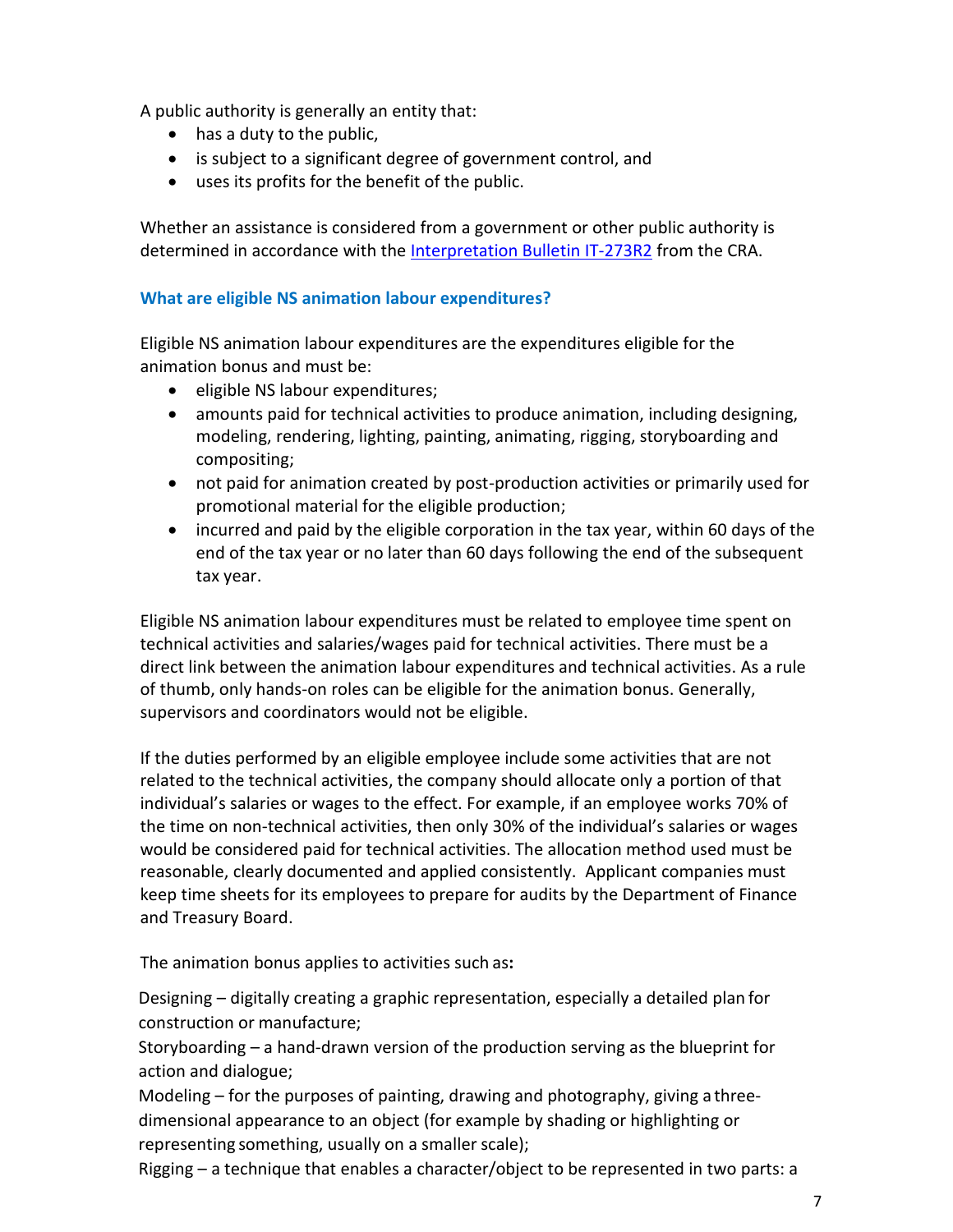surface representation used to draw the character and a hierarchical set of interconnected bones used to animate;

Rendering – converting a high-level object-based description into a graphical image for display;

Painting – the act of filling in the colours to add life and texture to the image;

Lighting – creating the illusion of reflection, lights or shadows in the image to enhance themood and emotion of a scene;

Animating – creating animation as defined under industry terms;

Compositing – combining or layering computer graphic elements resulting in a completed composition or scene.

The animation bonus does *not* apply to activities including:

Audio effects – including sound effects added during post-production by the sound crew. However, voice-overs, the narration or non-synchronous dialogue that takes place over the action onscreen, are not excluded activities;

In camera effects – including an effect that is achieved using single or multiple passes of film through a camera;

Credit rolls – a sequence of text credits that roll up the screen at the end of the production. However, title sequences, in which the title of the movie is displayed on screen and which appear at the beginning of a production or in another manner, are not excludedactivities;

Subtitles – words which are superimposed over a film which mirror the dialogue that is heardat the time;

Animation or visual effects, all, or substantially all, of which are created by editing activities.

## **How does the application process work?**

The DATC is administered by the Nova Scotia Department of Finance and Treasury Board - Taxation and Federal Fiscal Relations Division (TFFRD). An application hastwo stages, Part A application for an Eligibility Certificate and Part B application for a Tax Credit Certificate. Both Part A and Part B applications are mandatory and must be submitted electronically.

## Part A Application - Obtain an Eligibility Certificate

Applicants must submit a Part A application before principal photography or key animation of the digital animation production begins and receive an Eligibility Certificate before the application for the Tax Credit Certificate can be made.

Corporations are required to submit the following documentation in support of the Part A application:

- a. Completed Part A application form. The entire spreadsheet must be completed in full and emailed to the TFFRD with all necessary supporting documents;
- b. A signed and dated copy of the form must be emailed to the TFFRD;
- c. Synopsis & Script/Treatment of the production;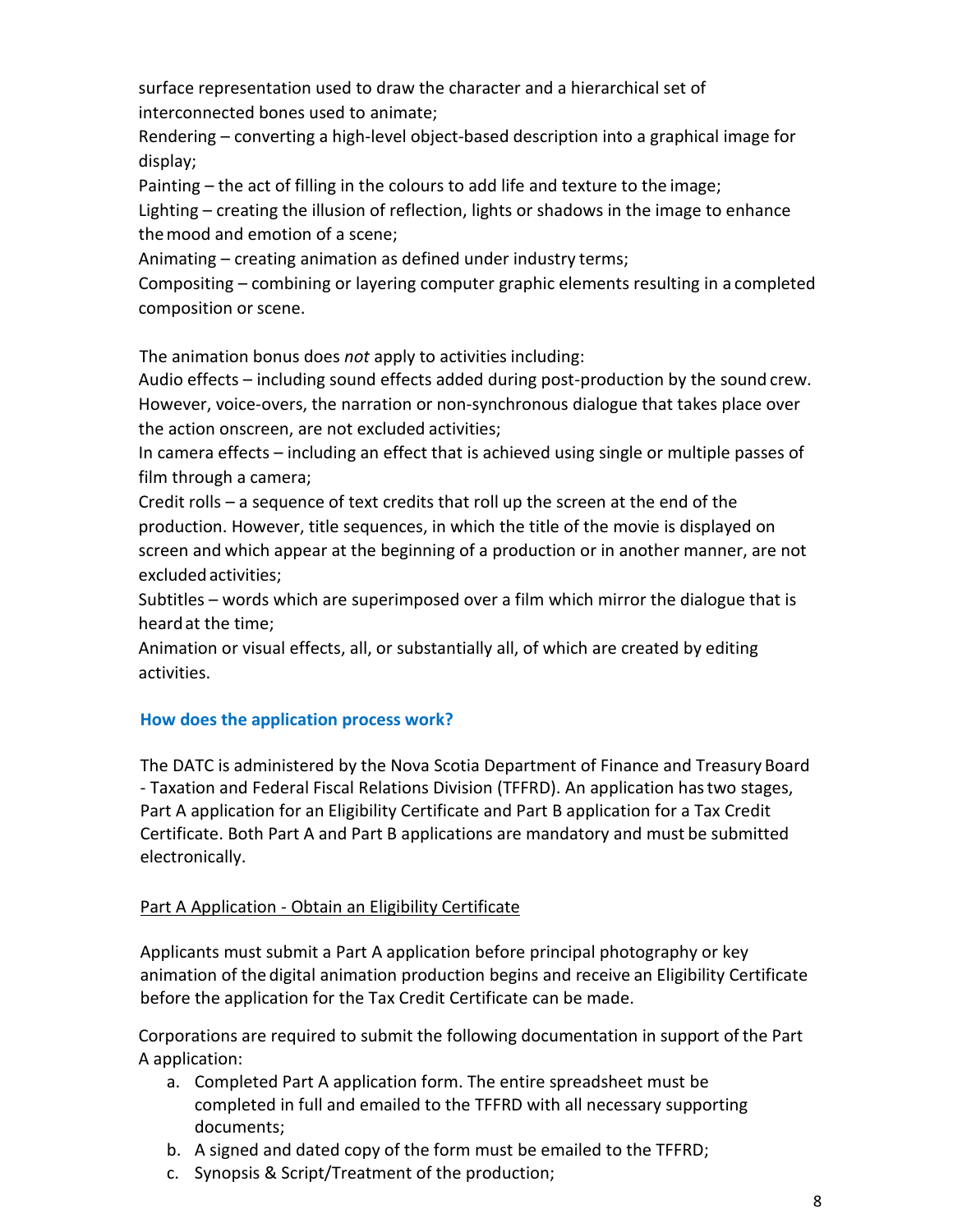- d. Detailed locked budget signed and dated by the Producer with a breakdown of
	- the estimated eligible NS Labour Expenditures Employees
	- the estimated eligible NS Labour Expenditures Third Party
	- the estimated eligible NS Animation Labour Expenditures
	- the estimated NS Production Costs;
- e. Certificate of Incorporation for the applicant company;
- f. Shareholder Registers (for both the applicant and parent company);
- g. Production Service and/or Co-production agreements, if applicable;
- h. Certificate of Election, if applicable. If the applicant corporation does not own the property rights of the eligible production, the corporation must provide a Certificate of Election signed by the entity who owns the property rights;
- i. Broadcaster/Distribution agreement, if applicable.

Applicants whose Part A applications are approved will receive an Eligibility Certificate (also called Part A letter) from the Department of Finance and Treasury Board, stating thatthe proposed production appears to be an eligible production and an estimated amount of the DATC is provided. The Eligibility Certificate is only intended to give the applicant a preliminary indication and does not constitute a guarantee of production eligibility and the issuance of a credit. A final decision will be made after the full Part B application is submitted.

#### Part B Application - Obtain a Tax Credit Certificate

An application for a Tax Credit Certificate must be submitted no later than 30 months after the end of the taxation year in which the expenditures for the eligible production were made by the corporation.

Applicants are required to submit the following information in support of their Part B application:

- a. Completed Part B application form. The entire spreadsheet must be completed in full and emailed to the TFFRD with all necessary supporting documents;
- b. A signed and dated copy must also be emailed to the TFFRD;
- c. Producers Affidavit, Review Engagement Report or Audit Report (dependent on production costs). These are statements detailing the expenditures of the eligible digital animation production. Estimated budgets above \$500,000 require an Audited Report; budgets in excess of \$100,000 but equal to or less than \$500,000 require a Review Engagement Report; and budgets equal to or less than \$100,000 require a notarized Affidavit to certify the final cost. Both the Audit and Review Engagement Reports must show:
	- a detailed list of Accounts Payable
	- a breakdown of NS Production Costs (by Telefilm Code)
	- a breakdown of NS eligible labour costs (by Telefilm Code)

These Reports must be signed by a qualified officer of the applicant. The Audit or Review Engagement Report must be completed by a qualified arm's length business. The Department of Finance and Treasury Board has the right to request an Audited Report on any production and the applicant is obligated to provide the Report at their cost;